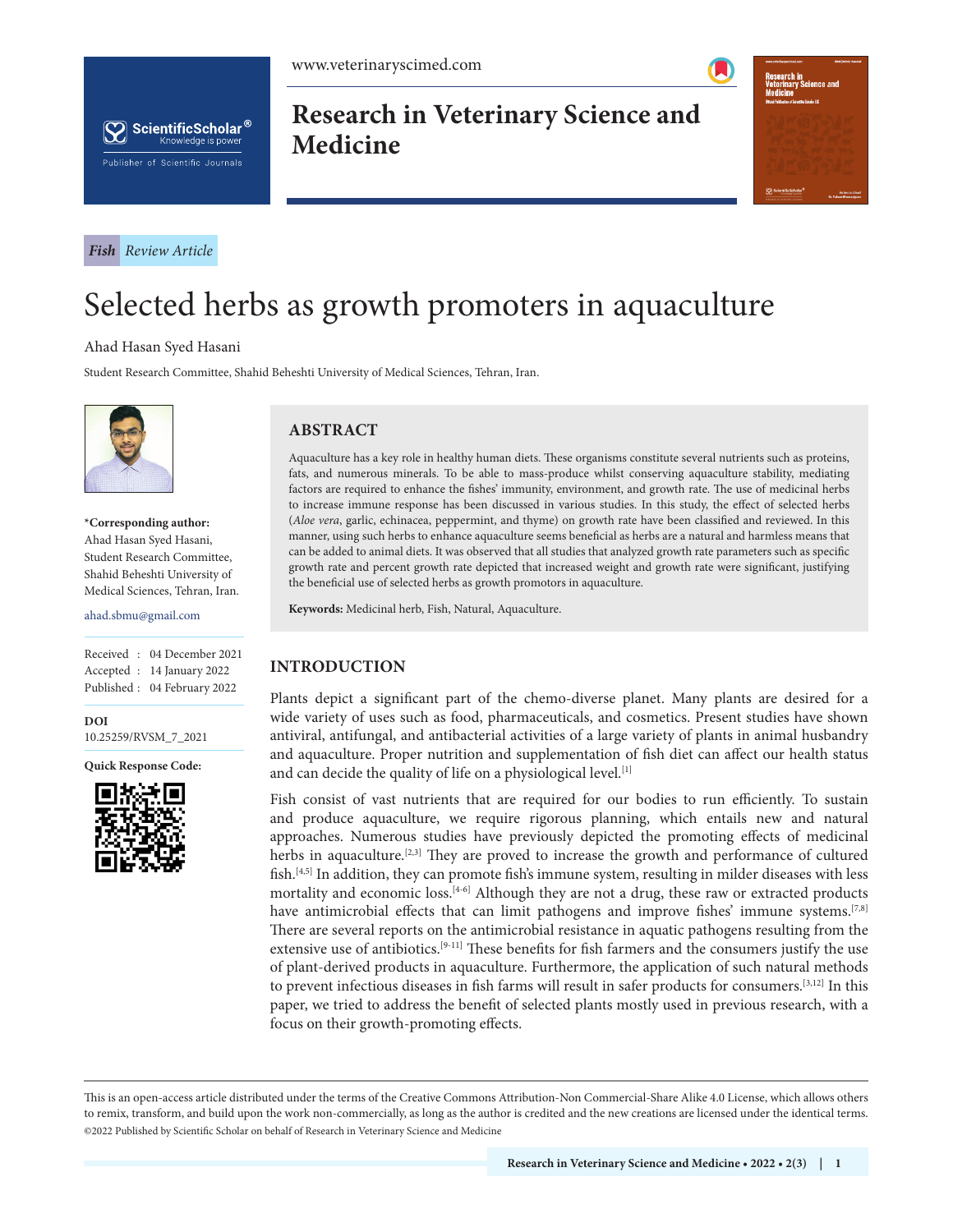#### *ALOE VERA*

Pharmaceutical and cosmetic industries have acknowledged just over 3002 aloe species. *Aloe barbadense*, more commonly known as *A. vera* is a magnificent plant with a wide variety of implications. Species, climate, and growing conditions can affect chemical composition. Hawaiian *A. vera* was also observed to contain fat, protein, fiber, 25.5% sugars (glucose and mannose), 30% mucilage, and 22.3% crude aloin oil and resin.<sup>[13]</sup> Thus, the wide spectrum of nutrients found within the *A. vera* plant justifies its use as a supplement in diets for humans as well as animals.

As observed by Harsimranjit et al.,<sup>[14]</sup> fish that was supplied by *A. vera* powder (AVP) were witnessed to have positive effects on their growth rates. A variety of parameters were used to assess the results of their study. Parameters including Chlorophyceae, Cyanophyceae, Baccillariophyceae, and Euglenophycae were measured to assess the ingestion behavior in fish. The results signified that the quantity of phytoplankton had decreased after supplementations of AVP. Supplementation of *A. vera* was best seen effective at a 3% inclusion level. Furthermore, to assess the health condition of fish while supplying them with AVP, the condition factor (CF) (K-value) was evaluated and was observed to remain greater than 1.0, denoting a healthy status of the fish. Protein and lipid levels had escalated with increasing the AVP inclusion level (1–3%). Subsequently, the total amount of carbohydrates and moisture levels had de-escalated within the inclusion level. In summary, enhancements in flesh quality resulted as fish were supplied with *A. vera.*<sup>[13]</sup> These results were also similar in studies conducted by Alishahi *et al*. (2017), and Safari *et al*. [15] A series of studies were conducted on rainbow trout and assessed certain indices, including WG, specific growth rate (SGR), FCR, Percentage weight gain (PWG), and CF. The fish displayed notable differences in terms of PWG and total WG. Fish that were supplemented with 0.1 and 0.2% *A. vera*, showed significant differences in only 30 days. All indices except CF were observed to improve with a comparison with control groups.

Likewise, a 60-day feeding trial was carried out to depict the effects of dietary modification by supplying *A. vera*. 240 *Tor grypus* were selected that weighed 50–60 g each and was divided into 4 groups of T1 (0.1% of *A. vera*), T2 (0.2%), and T3 (0.5%) and control. The indices selected to assess were similar to Alishahi *et al*.'s study, which included CF, WG, SGR, PER, FCR, FE. The CF was observed to have a reduction, as seen in Alishahi's (2017) study. However, in Safari et al.,'s study<sup>[15]</sup> FCR was also reduced. A more rigorous study by Munu Khanal *et al*. (2021) signified that total flesh quality, including proteins, globulin, and Albumin, had significantly increased as *A. vera* supplement concentration increased.

#### **ECHINACEA**

*Echinacea purpurea* is an important member of the Asteraceae family. This herb can mainly be found in North America; however, it is also found across the globe. This plant is more commonly used among the native people of North America as a therapeutic for infections, trauma, inflammation, and fever. Most of the plant's immunostimulatory substances exist in the root and are extracted to be used orally and topically.[16] Alongside its immunostimulatory effects, WG has been observed in a variety of studies. Aly *et al*.<sup>[17]</sup> conducted a study to assess the efficiency of Echinacea in tilapia fish. Aside from this, they evaluated the SGR and body gain. Their study resulted in significantly higher SGR in treated fish in the summer months. On the contrary, not much difference was noted when the same diet was supplied during the winter period. The SGR and CF also had positive modifications (0.29 SGR and 0.14 CF) in *Poecilia reticulata* fed with *E. pupurea* supplementation. In the same study, fish length was observed to increase a total of 0.6 mm.<sup>[17]</sup> This mode of action can be attributed to the enhancements in digestive system functions.[18] SGR was also seen to increase (0.35 SGR) and FCR to decrease (0.9 FCR) in Somayeh *et al*.'s (2011) study where they fed *Oncorhynchus mykiss*  with dietary *E. purupurea*. Mesalhy *et al*. (2007) observed similar results when they conducted studies similar to ones mentioned on *O. niloticus* fish.

#### **GARLIC**

Garlic is considered an immunostimulant. It contains immunomodulatory ingredients such as allicin. Allicin is known to boost the immune system and also is considered an odor stimulant to increase tilapia fish response.<sup>[18,19]</sup> The daily growth rate maximized when tilapia fish were fed with 1% garlic in feed and surprisingly dropped when they were treated with 3%, and 5% garlic in feed. Subsequently, the absolute WG had a similar pattern when fish were treated with the abovementioned feeds.[18] Another study displayed the same pattern when it came to modifying Benni fish diet with garlic. They emphasized that the fish fed with 10 kg<sup>-1</sup> of garlic powder had major augmentation unlike any other.[19] Nabil *et al*. (2010) investigated the effects of fresh and dry garlic in Nile tilapia. They administered garlic orally via dietary modification and evaluated specific parameters. Their results signified a maximum total WG of 89.76 g, daily WG of 0.58 g; the SGR of 4.81, and a survival rate of 93.89%. The fish that were administered dried garlic (56/kg) were considered to have the best FCR (ratio). A variety of studies with similar procedures were conducted by Dong-Hoon *et al*. (2012) in which they all observed augmentation of weight parameters such as SGR, TWG, and decrease in CF whilst remaining above 1.0 to signify healthy fish status. Fish that were used in their study included *Acipenser ruthenus*, and *O. mykiss*, respectively.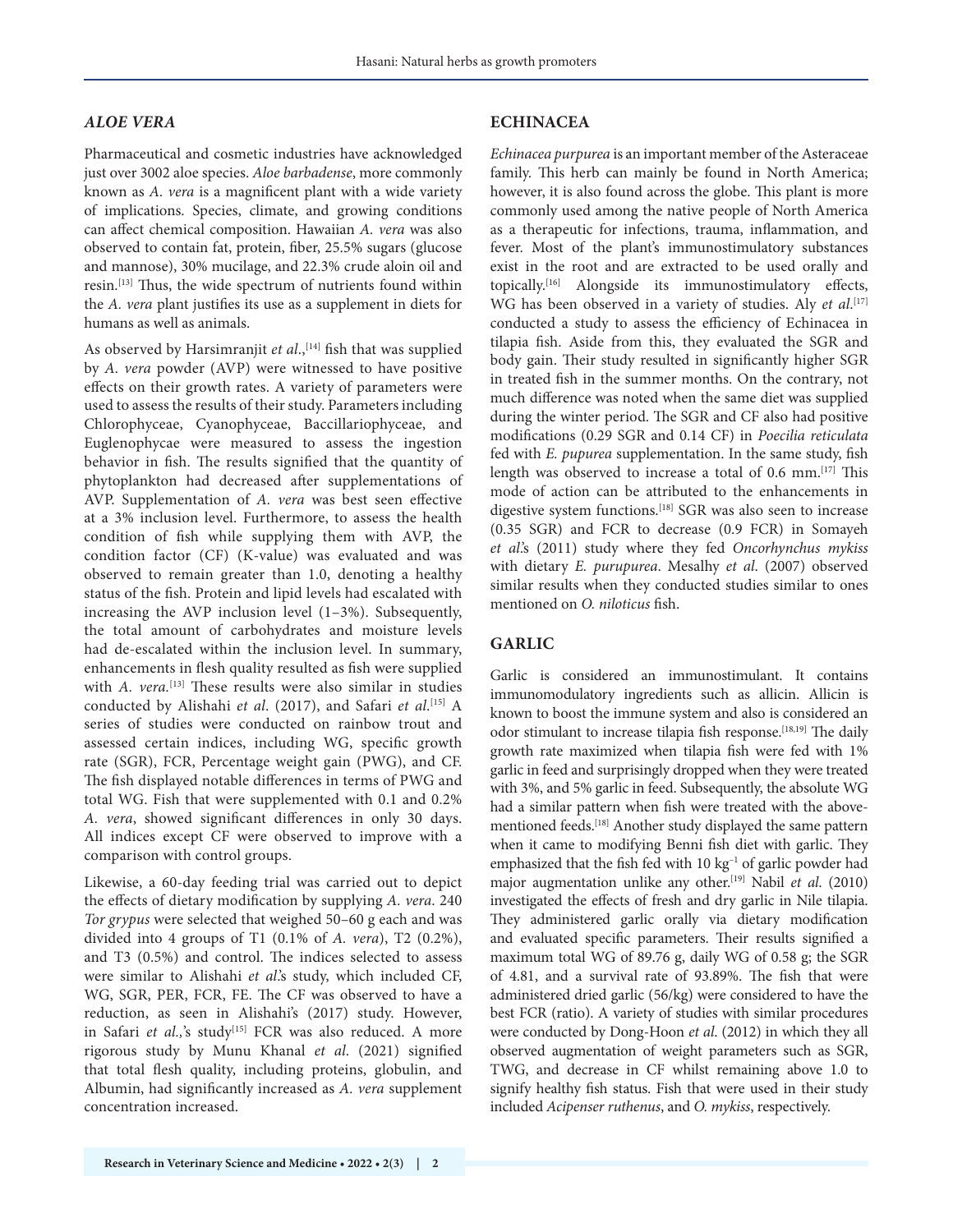#### *MENTHA PIPERITA*

*M. piperita* (Peppermint) is an herb that can be found in several forms (i.e., leaf, oil, leaf water, and leaf extract). The oil form tends to be the most used in different industries. This herbal substance is used in cosmeceuticals, personal hygiene products, foods, and pharmaceutical products for both its flavoring and fragrance properties.<sup>[20]</sup> Many studies now signify WG as an effect of this herb if administered orally.[20-22]

To depict whether *M. piperita* caused WG, it was administered to carpus fish that were previously deprived of food for 24 h in a study conducted by Adel *et al*. [23] Their results signified that the two parameters WG and SGR had increased significantly in fish that were fed 3% Mentha diets. On the contrary, diets that were enriched with 1% peppermint had seen a similar increase in FCR whilst diets with 2% and 3% showed a decrease in the parameter (relative to an increase in 1% diet). Similarly, it was also signified that the lipid and protein profiles did not change in diets consisting of 1%, 2%, or 3% Mentha. Similarly, a total WG of 1.79 g was observed in a study by Hammed *et al*. SGR and WG likewise witnessed augmentation while FCR decreased significantly. The dosage for maximum and most efficient WG was concluded to be 4 g/kg. Furthermore, the protein profiles of the skin mucus had seen enhancements.[21]

## **THYME**

Thyme belongs to the Labiate family. This common herb places its roots in the Eurasian and Mediterranean regions. Historically, thyme has been used as a medicinal herb in some regions and a cooking additive in others. This plant not only carries a great taste and fragrance but also contains immunomodulatory effects that can affect the immunohistological response a living organism shows to pathogens.[11]

To understand the vast effects of thyme on WG, Mohiseni, *et al*. [24] administered Shirazi thyme (Zataria multiflora Boiss) in common carp fish. PWG and feed conversion efficiency (FCE) were observed to augment similar to protein, Cholesterol, and Glucose profiles. In an experiment, Al Safah *et al*. [25] signified that the maximum growth rate increase was seen in fish (*Cyprinus carpio*) fed with 1.5% enriched thyme. This group even succeeded the fish that were fed with a greater amount of enriched thyme (2%). This signifies that the herbal enrichment-growth rate is not linear; thus specifying the exact amount of thyme to feed fish as an additive is highly important. In their study, Oana *et al*. (2015) depicted WG from different parameters and observed and analyzed length increase in the studied fish.<sup>[26]</sup> In a recent study, the effect of a combined plant (*Mentha longifolia*, *Thymus carmanicus*, and *Trachyspermum copticum*) on growth performance, immune

responses, and key immune gene expression of rainbow trout. This is the first and the only study on the effects of *T. carmanicus* plant on fish. This plant is grown in the central parts of Iran, with a high carvacrol level that can affect fish maintenance. According to the results, growth parameters including FCR and digestive enzymes were improved. Immunological responses such as lysozyme and ACH50 were significantly improved and stress biomarkers decreased. The key Immune-related genes were significantly up-regulated in the fish that received 3% medicinal plants, compared to other treatments. Furthermore, antioxidant enzyme coding genes were strongly up-regulated in the fish that were supplemented 1 and 3% of the combined plants. Raissy *et al*. have suggested that 1% inclusion of the mixture of *M. longifolia*, *T. carmanicus*, and *T. copticum* (T2) can be used to improve the growth and immunity of rainbow trout.<sup>[27]</sup>

# **CONCLUSION**

Herbal extracts have the potential to be used as key nutritional supplements in aquaculture. Each herb consists of a specific composition and affects living organisms in different methods. Some herbs like *E. purpurea* and garlic have been observed to have immunostimulatory effects, while herbs such as *A. vera* tend to be used in the cosmetic industry more commonly. Alongside these benefits, these plants were also identified to have stimulatory effects on growth parameters in various types of fish. These parameters included SGR, WG, PWG, FCR, and FCE. The outcome of these studies depicted that *A. vera*, Echinacea, Garlic, Peppermint, and Thyme all have positive effects on growth parameters when administered in a specific dosage.

#### **Declaration of patient consent**

Patient's consent not required as there are no patients in this study.

#### **Financial support and sponsorship**

Nil.

#### **Conflicts of interest**

There are no conflicts of interest.

#### **REFERENCES**

- 1. Sytar O, Brestic M, Hajihashemi S, Skalicky M, Kubeš J, Lamilla-Tamayo L, *et al*. COVID-19 prophylaxis efforts based on natural antiviral plant extracts and their compounds. Molecules 2021;26:727.
- 2. Pirbalouti AG, Pirali E, Pishkar GH, Jalali SM, Raissy M, Dehkordi MF, *et al*. The essential oils of some medicinal plants on the immune system and growth of rainbow trout